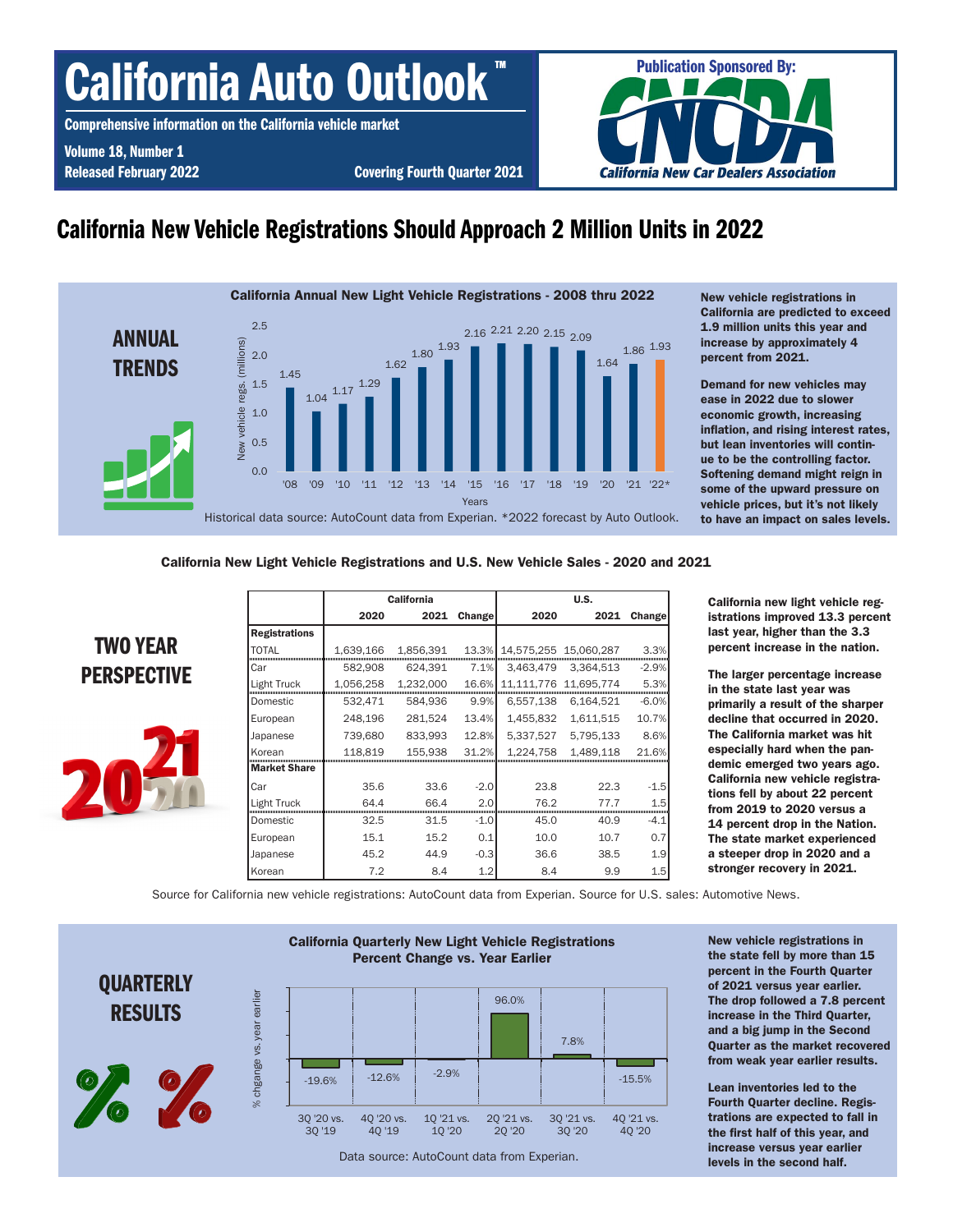## SEGMENT MARKET SHARE TRENDS

# Non Luxury SUVs Accounted for 34 Percent of State Market



The two graphs above show market shares for primary segments in 2020 and 2021.

## HYBRID AND ELECTRIC VEHICLES

# Estimated Electric Vehicle Market Share Increased to 9.5 Percent in 2021





Hybrid/electric vehicle market share in 2021: 23.4 percent

| <b>Estimated Hybrid and Electric New Vehicle Registrations and Market Share</b> |        |       |        |        |        |
|---------------------------------------------------------------------------------|--------|-------|--------|--------|--------|
|                                                                                 |        |       |        |        |        |
|                                                                                 | 2017   | 2018  | 2019   | 2020   | 2021   |
| Electric registrations                                                          | 59388  | 99121 | 106752 | 101628 | 176357 |
| Electric share                                                                  | 2.7%   | 4.6%  | 5.1%   | 6.2%   | 9.5%   |
| Hybrid regs. (excl. plug ins)                                                   | 101180 | 92658 | 117218 | 113103 | 196777 |
| Hybrid share (excl. plug ins)                                                   | 4.6%   | 4.3%  | 5.6%   | 6.9%   | 10.6%  |
| Plug in hybrid regs.                                                            | 48391  | 64644 | 52329  | 31144  | 61261  |
| Plug in hybrid share                                                            | 2.2%   | 3.0%  | 2.5%   | 1.9%   | 3.3%   |

The graph above shows estimated hybrid powertrain and electric vehicle market share in the state. Registrations by powertrain for vehicles equipped with multiple engine types were estimated by Auto Outlook. The estimates are based on model registrations compiled by Experian, and engine installation rates collected from other sources.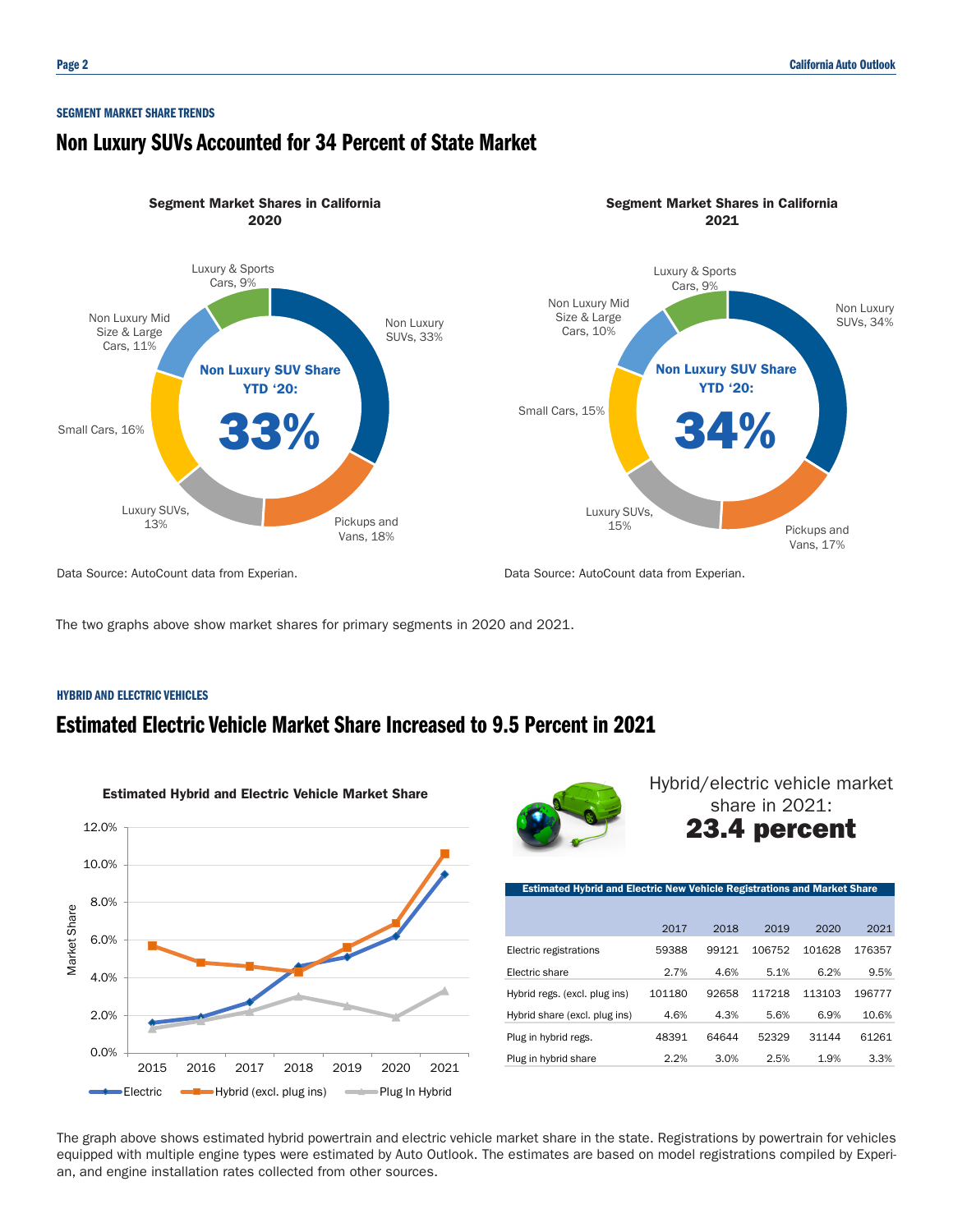## MODEL RANKINGS

# Toyota Camry Was Best Seller in California New Vehicle Market During 2021

The table below shows the top five selling models during 2021 in 20 segments. In addition to unit registrations, it also shows each model's market share in its respective segment.



## BEST SELLERS IN PRIMARY SEGMENTS

Compact Car: Honda Civic Full Size Pickup: Ford F-Series

Mid Size Car: Toyota Camry Compact SUV: Toyota RAV4 Near Luxury Car: Tesla Model 3 Mid Size SUV: Toyota Highlander Luxury Car: BMW 5-Series Luxury Compact SUV: Tesla Model Y

| Top Selling Models in Each Segment - New Light Vehicle Registrations (2021, Annual Totals) |                     |             |                            |                     |             |                         |             |           |                                 |       |             |  |
|--------------------------------------------------------------------------------------------|---------------------|-------------|----------------------------|---------------------|-------------|-------------------------|-------------|-----------|---------------------------------|-------|-------------|--|
| Cars                                                                                       |                     |             |                            |                     |             |                         |             |           |                                 |       |             |  |
| Subcompact                                                                                 |                     | Compact     |                            |                     |             | Sports/Pony Cars        |             |           | Mid Size                        |       |             |  |
| Model                                                                                      | Regs. Share         |             | Model                      |                     | Regs. Share | Model                   | Regs. Share |           | Model                           |       | Regs. Share |  |
| <b>Chevrolet Bolt</b>                                                                      | 9971                | 31.5        | Honda Civic                | 59818               | 27.1        | <b>Ford Mustang</b>     | 7393        | 33.8      | <b>Toyota Camry</b>             | 61599 | 39.5        |  |
| Nissan Versa                                                                               | 8391                | 26.5        | Toyota Corolla             | 48915               | 22.2        | Dodge Challenger        | 7270        | 33.3      | Honda Accord                    | 44576 | 28.6        |  |
| <b>Chevrolet Spark</b>                                                                     | 3107                | 9.8         | <b>Toyota Prius</b>        | 22310               | 10.1        | <b>Chevrolet Camaro</b> | 2788        | 12.8      | Kia K5/Optima                   | 13360 | 8.6         |  |
| Kia Rio                                                                                    | 2352                | 7.4         | Nissan Sentra              | 17093               | 7.7         | Mazda MX5               | 1909        | 8.7       | Nissan Altima                   | 12522 | 8.0         |  |
| Toyota Mirai                                                                               | 2295                | 7.2         | Kia Forte                  | 15491               | 7.0         | Toyota Supra            | 1439        | 6.6       | Hyundai Sonata                  | 10051 | 6.4         |  |
| Large                                                                                      |                     |             | <b>Entry Luxury</b>        |                     |             | Near Luxury             |             |           | Luxury and High End Sports Cars |       |             |  |
| Model                                                                                      | Regs. Share         |             | Model                      |                     | Regs. Share | Model                   | Regs. Share |           | Model                           |       | Regs. Share |  |
| Dodge Charger                                                                              | 10779               | 58.0        | <b>BMW 2-Series</b>        | 3525                | 31.2        | Tesla Model 3           | 53572       | 47.0      | <b>BMW 5-Series</b>             | 6055  | 13.0        |  |
| Toyota Avalon                                                                              | 2481                | 13.4        | Mercedes A-Class           | 2288                | 20.3        | <b>BMW 3-Series</b>     | 12324       | 10.8      | Mercedes E-Class                | 5232  | 11.2        |  |
| Kia Stinger                                                                                | 1982                | 10.7        | Acura ILX                  | 2072                | 18.3        | Lexus ES                | 10804       | 9.5       | Tesla Model S                   | 4860  | 10.4        |  |
| Chrysler 300                                                                               | 1672                | 9.0         | Mercedes CLA-Class         | 1787                | 15.8        | Mercedes C-Class        | 8634        | 7.6       | <b>Chevrolet Corvette</b>       | 3635  | 7.8         |  |
| Nissan Maxima                                                                              | 1596                | 8.6         | BMW i3                     | 1021                | 9.0         | <b>BMW 4-Series</b>     | 4723        | 4.1       | Mercedes S-Class                | 3469  | 7.4         |  |
|                                                                                            | <b>Light Trucks</b> |             |                            |                     |             |                         |             |           |                                 |       |             |  |
| Compact/Mid Size Pickup                                                                    |                     |             | <b>Full Size Pickup</b>    |                     | Mini Van    |                         |             | Large Van |                                 |       |             |  |
| Model                                                                                      | Regs. Share         |             | Model                      |                     | Regs. Share | Model                   | Regs. Share |           | Model                           |       | Regs. Share |  |
| Toyota Tacoma                                                                              | 44484               | 53.3        | Ford F-Series              | 46817               | 28.7        | Toyota Sienna           | 16793       | 46.7      | <b>Ford Transit Connect</b>     | 14877 | 39.4        |  |
| Ford Ranger                                                                                | 11933               | 14.3        | <b>Chevrolet Silverado</b> | 44670               | 27.4        | Honda Odyssey           | 8219        | 22.9      | Ram Promaster                   | 8123  | 21.5        |  |
| Jeep Gladiator                                                                             | 7373                | 8.8         | Ram Pickup                 | 41225               | 25.3        | Chrysler Pacifica       | 6458        | 18.0      | Mercedes Sprinter               | 6490  | 17.2        |  |
| Chevrolet Colorado                                                                         | 6681                | 8.0         | <b>GMC Sierra</b>          | 19291               | 11.8        | Chrysler Voyager        | 2615        | 7.3       | Nissan NV                       | 4155  | 11.0        |  |
| Nissan Frontier                                                                            | 6210                | 7.4         | Toyota Tundra              | 8792                | 5.4         | Kia Carnival            | 1535        | 4.3       | <b>Chevrolet Express</b>        | 2751  | 7.3         |  |
| Subcompact SUV                                                                             |                     |             | Compact SUV                |                     |             | Mid Size SUV            |             |           | Large SUV                       |       |             |  |
| Model                                                                                      | Regs. Share         |             | Model                      |                     | Regs. Share | Model                   | Regs. Share |           | Model                           |       | Regs. Share |  |
| Subaru Crosstrek                                                                           | 18758               | 15.4        | Toyota RAV4                | 59157               | 23.6        | Toyota Highlander       | 29598       | 13.1      | <b>Chevrolet Tahoe</b>          | 7872  | 28.1        |  |
| Honda HR-V                                                                                 | 18056               | 14.8        | Honda CR-V                 | 39405               | 15.7        | Ford Explorer           | 19534       | 8.7       | <b>Ford Expedition</b>          | 4850  | 17.3        |  |
| Nissan Kicks                                                                               | 10838               | 8.9         | Mazda CX5                  | 21404               | 8.5         | Toyota 4Runner          | 16281       | 7.2       | <b>Chevrolet Suburban</b>       | 3893  | 13.9        |  |
| Hyundai Kona                                                                               | 9164                | 7.5         | Jeep Wrangler              | 20651               | 8.2         | Subaru Outback          | 15878       | 7.0       | <b>GMC Yukon</b>                | 3708  | 13.2        |  |
| Kia Niro                                                                                   | 7494                | 6.1         | Subaru Forester            | 16021               | 6.4         | Jeep Grand Cherokee     | 15768       | 7.0       | Ford Bronco                     | 2487  | 8.9         |  |
| Luxury Compact SUV<br>Luxury Subcompact SUV                                                |                     |             |                            | Luxury Mid Size SUV |             | Luxury Large SUV        |             |           |                                 |       |             |  |
| Model                                                                                      |                     | Regs. Share | Model                      |                     | Regs. Share | Model                   | Regs. Share |           | Model                           |       | Regs. Share |  |
| Audi Q3                                                                                    | 6256 21.3           |             | Tesla Model Y              | 60394               | 43.8        | Lexus RX                | 18563 20.8  |           | Cadillac Escalade               |       | 4726 21.1   |  |
| Mercedes GLB-Class                                                                         | 5877                | 20.0        | Lexus NX                   | 12191               | 8.8         | Mercedes GLE-Class      | 12935 14.5  |           | Mercedes GLS-Class              |       | 4311 19.3   |  |
| Lexus UX                                                                                   | 4912 16.7           |             | Audi Q5                    | 11792               | 8.6         | BMW X5                  | 10151       | 11.4      | Land Rover Range Rover          | 3405  | 15.2        |  |
| Mercedes GLA-Class                                                                         | 3785                | 12.9        | BMW X3                     | 10838               | 7.9         | Acura MDX               | 6056        | 6.8       | BMW X7                          |       | 3205 14.3   |  |
| BMW X1                                                                                     | 3496                | 11.9        | Mercedes GLC-Class         | 10327               | 7.5         | Volvo XC90              | 5356        | 6.0       | Mercedes G-Class                |       | 2475 11.1   |  |

Data Source: AutoCount data from Experian. Figures for Prius include Prius Prime.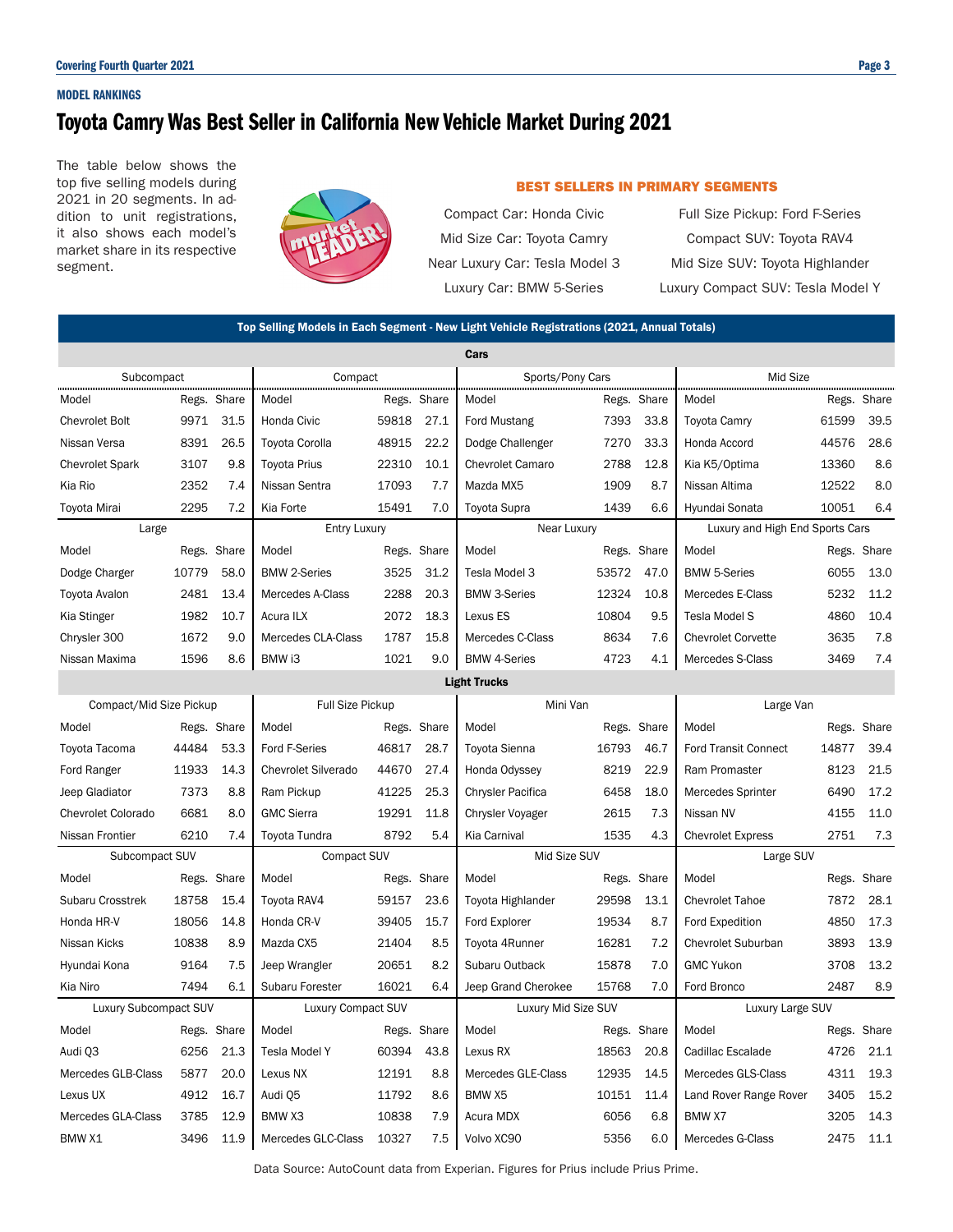#### BRAND SUMMARY

# 16 Brands Had Increases of Greater than 10 Percent in 2021





California and U.S. Market Share - 2021 (Top 15 selling brands in state)



Percent change in registrations



Registrations increased by more than 20 percent for Genesis, Tesla, Porsche, Kia, Hyundai, Buick, Volkswagen, and Nissan



Toyota, Honda, Ford, Chevrolet, and Tesla were market share leaders in California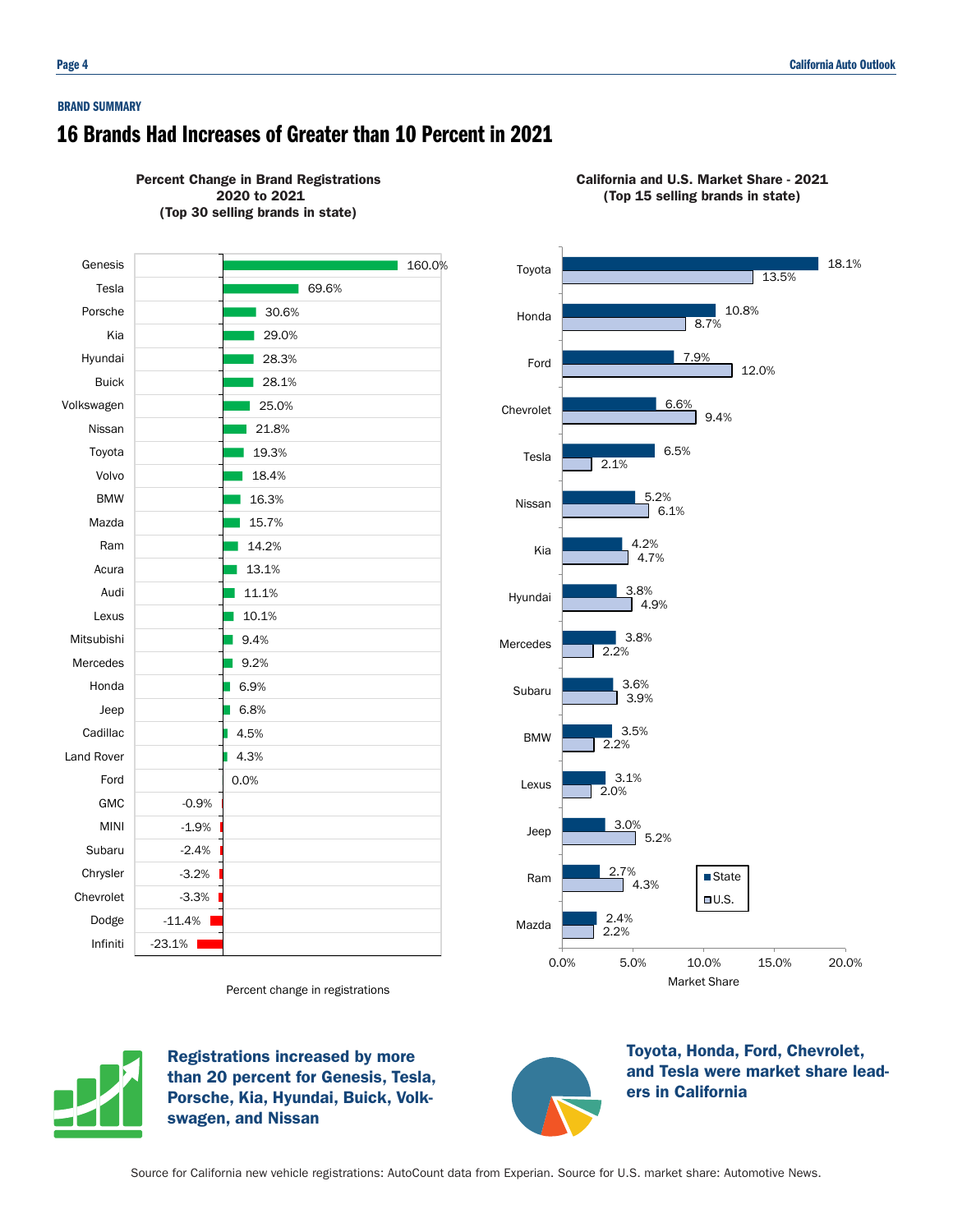## BRAND REGISTRATIONS

# Detailed Results for All Brands in California Market

| <b>California New Car and Light Truck Registrations</b> |                       |         |                  |         |               |        |                      |                  |          |                  |      |         |
|---------------------------------------------------------|-----------------------|---------|------------------|---------|---------------|--------|----------------------|------------------|----------|------------------|------|---------|
|                                                         | <b>Fourth Quarter</b> |         |                  |         |               |        | <b>Annual Totals</b> |                  |          |                  |      |         |
|                                                         | Registrations         |         | Market Share (%) |         | Registrations |        |                      | Market Share (%) |          |                  |      |         |
|                                                         | 40 '20                | 4Q '21  | % change         | 40 '20  | 40 '21        | Change | 2020                 | 2021             | % change | 2020             | 2021 | Change  |
| <b>TOTAL</b>                                            | 439,720               | 371,529 | $-15.5$          |         |               |        | 1,639,166 1,856,391  |                  | 13.3     |                  |      |         |
| Acura                                                   | 4,348                 | 3,996   | $-8.1$           | 1.0     | 1.1           | 0.1    | 16,321               | 18,455           | 13.1     | 1.0              | 1.0  | 0.0     |
| Alfa Romeo                                              | 914                   | 660     | $-27.8$          | 0.2     | 0.2           | 0.0    | 3,504                | 3,159            | $-9.8$   | 0.2              | 0.2  | 0.0     |
| Audi                                                    | 9,572                 | 6,082   | $-36.5$          | 2.2     | 1.6           | $-0.6$ | 33,790               | 37,524           | 11.1     | 2.1              | 2.0  | $-0.1$  |
| <b>BMW</b>                                              | 16,068                | 15,103  | $-6.0$           | 3.7     | 4.1           | 0.4    | 56.144               | 65,310           | 16.3     | 3.4              | 3.5  | 0.1     |
| <b>Buick</b>                                            | 1,131                 | 1,273   | 12.6             | 0.3     | 0.3           | 0.0    | 5,319                | 6,816            | 28.1     | 0.3              | 0.4  | 0.1     |
| Cadillac                                                | 2,845                 | 1,767   | $-37.9$          | 0.6     | 0.5           | -0.1   | 9,853                | 10,295           | 4.5      | 0.6              | 0.6  | 0.0     |
| Chevrolet                                               | 37,330                | 18,883  | $-49.4$          | 8.5     | 5.1           | -3.4   | 127,231              | 123,006          | $-3.3$   | 7.8              | 6.6  | $-1.2$  |
| Chrysler                                                | 2,463                 | 2,217   | $-10.0$          | 0.6     | 0.6           | 0.0    | 11,113               | 10,760           | $-3.2$   | 0.7              | 0.6  | $-0.1$  |
| Dodge                                                   | 6,240                 | 3,993   | $-36.0$          | 1.4     | 1.1           | $-0.3$ | 26,073               | 23,108           | $-11.4$  | 1.6              | 1.2  | $-0.4$  |
| <b>FIAT</b>                                             | 42                    | 12      | $-71.4$          | 0.0     | 0.0           | 0.0    | 387                  | 136              | $-64.9$  | 0.0              | 0.0  | 0.0     |
| Ford                                                    | 37,028                | 33,420  | $-9.7$           | 8.4     | 9.0           | 0.6    | 146,425              | 146,486          | 0.0      | 8.9              | 7.9  | $-1.0$  |
| Genesis                                                 | 550                   | 2,214   | 302.5            | 0.1     | 0.6           | 0.5    | 2,289                | 5,952            | 160.0    | 0.1              | 0.3  | 0.2     |
| <b>GMC</b>                                              | 9,396                 | 5,540   | $-41.0$          | 2.1     | 1.5           | $-0.6$ | 33,172               | 32,879           | $-0.9$   | 2.0              | 1.8  | $-0.2$  |
| Honda                                                   | 47,071                | 35,563  | $-24.4$          | 10.7    | 9.6           | $-1.1$ | 188,277              | 201,196          | 6.9      | 11.5             | 10.8 | $-0.7$  |
| Hyundai                                                 | 14,646                | 14,017  | $-4.3$           | 3.3     | 3.8           | 0.5    | 55,534               | 71,271           | 28.3     | 3.4              | 3.8  | 0.4     |
| Infiniti                                                | 2,184                 | 1,355   | $-38.0$          | 0.5     | 0.4           | -0.1   | 10,154               | 7,813            | $-23.1$  | 0.6              | 0.4  | $-0.2$  |
| Jaguar                                                  | 737                   | 301     | $-59.2$          | 0.2     | 0.1           | -0.1   | 3,826                | 2,755            | $-28.0$  | 0.2              | 0.1  | $-0.1$  |
| Jeep                                                    | 12,549                | 12,506  | $-0.3$           | 2.9     | 3.4           | 0.5    | 52,647               | 56,216           | 6.8      | 3.2              | 3.0  | $-0.2$  |
| Kia                                                     | 16,517                | 17,394  | 5.3              | 3.8     | 4.7           | 0.9    | 60,996               | 78,715           | 29.0     | 3.7              | 4.2  | 0.5     |
| Land Rover                                              | 4,582                 | 3,130   | $-31.7$          | 1.0     | 0.8           | $-0.2$ | 15,506               | 16,167           | 4.3      | 0.9              | 0.9  | $0.0\,$ |
| Lexus                                                   | 14,829                | 11,697  | $-21.1$          | 3.4     | 3.1           | $-0.3$ | 51,793               | 57,005           | 10.1     | $\overline{3.2}$ | 3.1  | $-0.1$  |
| Lincoln                                                 | 1,517                 | 1,079   | $-28.9$          | 0.3     | 0.3           | 0.0    | 6,044                | 4,853            | $-19.7$  | 0.4              | 0.3  | $-0.1$  |
| Maserati                                                | 179                   | 303     | 69.3             | 0.0     | 0.1           | 0.1    | 1,109                | 1,291            | 16.4     | 0.1              | 0.1  | 0.0     |
| Mazda                                                   | 9,702                 | 7,099   | $-26.8$          | 2.2     | 1.9           | $-0.3$ | 39,145               | 45,286           | 15.7     | 2.4              | 2.4  | 0.0     |
| Mercedes                                                | 18,311                | 13,379  | $-26.9$          | 4.2     | 3.6           | $-0.6$ | 64,543               | 70,453           | 9.2      | 3.9              | 3.8  | $-0.1$  |
| <b>MINI</b>                                             | 1,510                 | 913     | $-39.5$          | 0.3     | 0.2           | -0.1   | 5,397                | 5,294            | $-1.9$   | 0.3              | 0.3  | 0.0     |
| Mitsubishi                                              | 710                   | 1,244   | 75.2             | 0.2     | 0.3           | 0.1    | 5,759                | 6,301            | 9.4      | 0.4              | 0.3  | $-0.1$  |
| Nissan                                                  | 19,559                | 17,620  | $-9.9$           | 4.4     | 4.7           | 0.3    | 78,507               | 95,650           | 21.8     | 4.8              | 5.2  | 0.4     |
| Other                                                   | 674                   | 726     | 7.7              | 0.2     | 0.2           | 0.0    | 3,010                | 3,381            | 12.3     | 0.2              | 0.2  | 0.0     |
| Porsche                                                 | 3,711                 | 3,535   | $-4.7$           | 0.8     | $1.0$         | 0.2    | 13,121               | 17,130           | 30.6     | 0.8              | 0.9  | 0.1     |
| Ram                                                     | 10,521                | 10,647  | 1.2              | 2.4     | 2.9           | 0.5    | 43,196               | 49,343           | 14.2     | 2.6              | 2.7  | 0.1     |
| Subaru                                                  | 18,454                | 12,235  | $-33.7$          | 4.2     | 3.3           | $-0.9$ | 68,333               | 66,700           | $-2.4$   | 4.2              | 3.6  | $-0.6$  |
| Tesla                                                   | 21,290                | 39,040  | 83.4             | 4.8     | 10.5          | 5.7    | 71,390               | 121,080          | 69.6     | 4.4              | 6.5  | 2.1     |
| Toyota                                                  | 79,378                | 60,394  | $-23.9$          | 18.1    | 16.3          | $-1.8$ | 281,391              | 335,587          | 19.3     | 17.2             | 18.1 | 0.9     |
| Volkswagen                                              | 9,618                 | 9,319   | $-3.1$           | $2.2\,$ | 2.5           | 0.3    | 35,576               | 44,471           | 25.0     | 2.2              | 2.4  | 0.2     |
| Volvo                                                   | 3,544                 | 2,873   | $-18.9$          | 0.8     | 0.8           | 0.0    | 12,291               | 14,547           | 18.4     | 0.7              | 0.8  | 0.1     |
| Source: AutoCount data from Experian.                   |                       |         |                  |         |               |        |                      |                  |          |                  |      |         |

The table above shows new light vehicle (car and light truck) registrations in California. Figures are shown for the Fourth Quarters of 2020 and 2021, and annual totals. Vehicle registrations are recorded based on when the vehicle title information is processed by the state, which typically occurs after the vehicle is sold. The top ten ranked brands in each category are shaded yellow

## California Auto Outlook

Published by: Auto Outlook, Inc., PO Box 390 Exton, PA 19341 Phone 610-640-1233 Email: jfoltz@autooutlook.com

Any material quoted must be attributed to California Auto Outlook, published by Auto Outlook, Inc. on behalf of the California New Car Dealers Association. Data source must also be shown as "Data Source: AutoCount data from Experian" Please contact CNCDA with any questions or comments regarding the publication. Copyright: Auto Outlook, Inc. February, 2022.

At Auto Outlook, we strive to provide sound and accurate analyses and forecasts based upon the data available to us. However, our forecasts are derived from third-party data and contain a number of assumptions made by Auto Outlook and its management, including, without limitation, the accuracy of the data compiled. As a result, Auto Outlook can make no representation or warranty with respect to the accuracy or completeness of the data we provide or the forecasts or projections that we make based upon such data. Auto Outlook expressly disclaims any such warranties, and undue reliance should not be placed on any such data, forecasts, projections, or predictions. Auto Outlook undertakes no obligation to update or revise any predictions or forecasts, whether as a result of any new data, the occurrence of future events, or otherwise.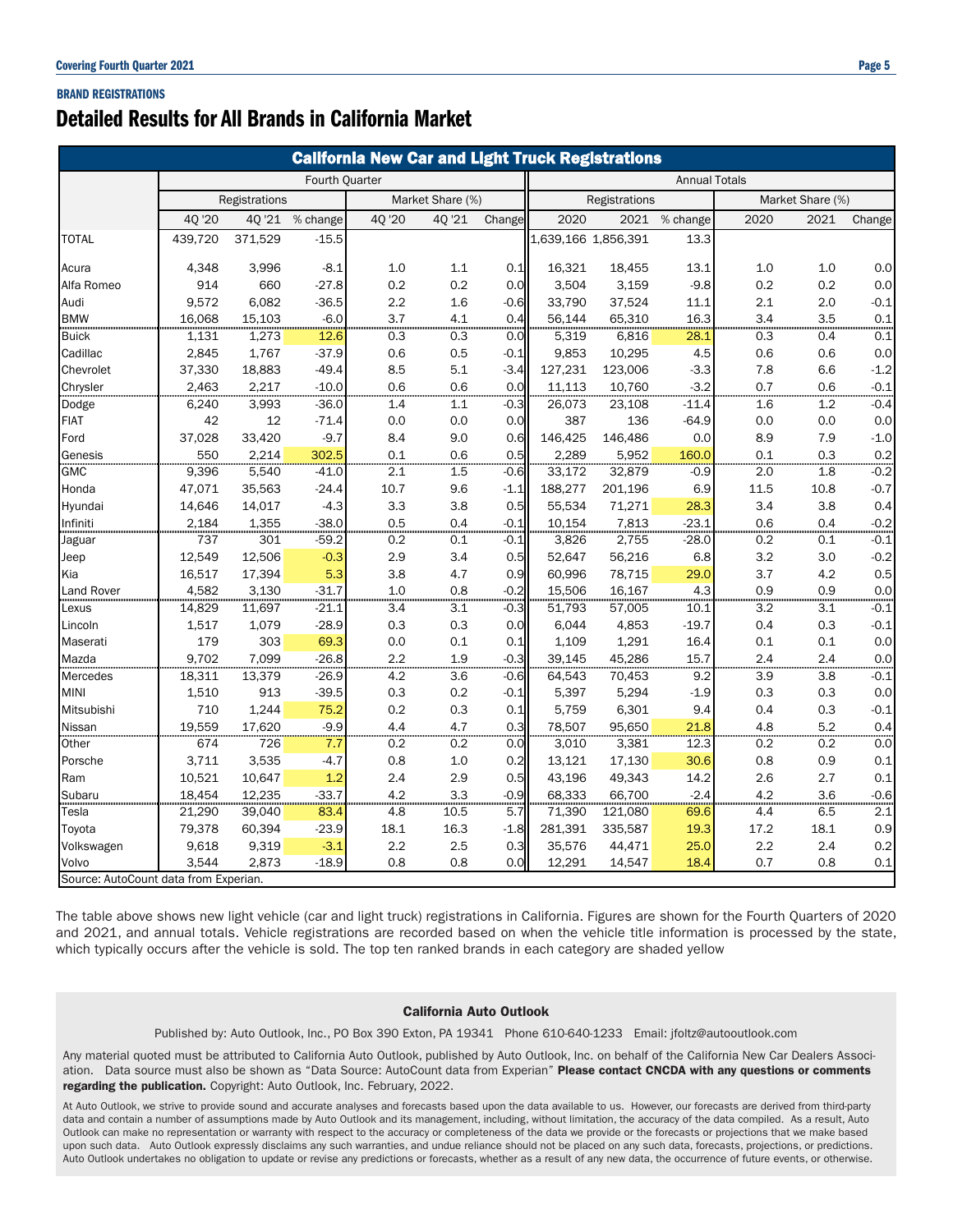## BREAKDOWN OF RETAIL AND FLEET MARKETS

# Retail Transactions Increased at Faster Pace Than Fleets in 2021



California New Car and Light Truck Retail and Fleet Registrations - 2019 thru 2021

# Data Source: AutoCount data from Experian.

## REGIONAL MARKETS IN CALIFORNIA

# Northern and Southern California Markets Posted Similar Results in 2021

| <b>New Retail Light Vehicle Registrations (excluding fleets) 2021</b> |           |           |        |  |  |
|-----------------------------------------------------------------------|-----------|-----------|--------|--|--|
|                                                                       |           |           |        |  |  |
| <b>North and South California</b>                                     | 2020      | 2021      | % chg. |  |  |
| Statewide Total                                                       | 1,366,382 | 1,566,396 | 14.6%  |  |  |
| Cars                                                                  | 503,152   | 534,475   | 6.2%   |  |  |
| <b>Light Trucks</b>                                                   | 863,230   | 1,031,921 | 19.5%  |  |  |
| Northern California                                                   | 460,915   | 528,383   | 14.6%  |  |  |
| Cars                                                                  | 158,524   | 167,383   | 5.6%   |  |  |
| Light Trucks                                                          | 302,391   | 361,000   | 19.4%  |  |  |
| Southern California                                                   | 905.467   | 1,038,013 | 14.6%  |  |  |
| Cars                                                                  | 344.628   | 367.092   | 6.5%   |  |  |
| Light Trucks                                                          | 560.839   | 670.921   | 19.6%  |  |  |
| <b>Selected Regional Markets</b>                                      |           |           |        |  |  |
| San Francisco Bay                                                     | 243.075   | 275.321   | 13.3%  |  |  |
| Cars                                                                  | 89,554    | 91,347    | 2.0%   |  |  |
| <b>Light Trucks</b>                                                   | 153,521   | 183,974   | 19.8%  |  |  |
| LA and Orange Counties                                                | 521,972   | 588,042   | 12.7%  |  |  |
| Cars                                                                  | 207,954   | 216,933   | 4.3%   |  |  |
| Light Trucks                                                          | 314,018   | 371,109   | 18.2%  |  |  |
| San Diego County                                                      | 119,841   | 139,335   | 16.3%  |  |  |
| Cars                                                                  | 39,426    | 42,313    | 7.3%   |  |  |
| Light Trucks                                                          | 80,415    | 97,022    | 20.7%  |  |  |

Data Source: AutoCount data from Experian.

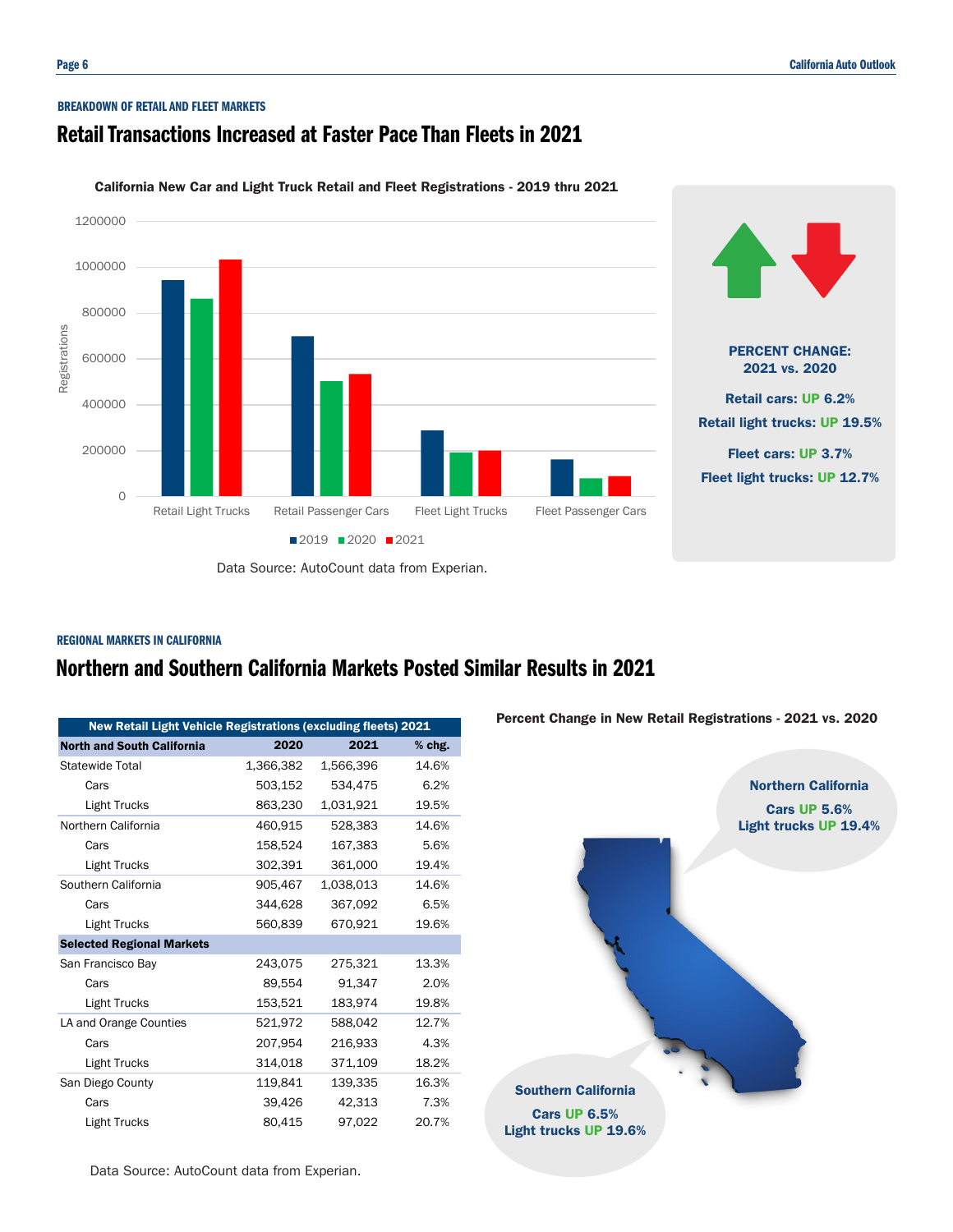#### MARKET SEGMENTS

# "True Truck" Share of State Retail Market is Below 40%

In 2021, light trucks accounted for 66.4 percent of the state market, up sharply during the past several years. But due to the sometimes fuzzy standards the industry has used to classify vehicles, these frequently cited light truck market share figures can send a misleading signal regarding an apparent shift to bigger vehicles.

For example, many sub compact and compact SUVs (i.e., Buick Encore and Honda CR-V) are essentially passenger cars with a hatchback, a higher center of gravity, and more ground clearance. But these vehicles are traditionally classified as light trucks and are included in the same broad segment category as full size pickups and large SUVs. In many ways, small CUVs are more similar to compact cars than to 6,000 pound trucks.

The analysis below presents an alternative picture of truck market share in California by re-mapping these traditional breakdowns. The two orange shaded circles comprise what we are calling True Trucks - mid size and full size SUVs, truck-based small SUVs, pickups, and vans. The two blue circles consist of passenger cars and small crossover SUVs.

By removing small CUVs from light trucks, true truck market share in the state during 2021 was well below half of the market - 37.4 percent. It's increasing, up by 7.7 points from 2016, but the combined total for passenger cars and small CUVs accounts for the dominant share of the market.

## Segment Shares in State New Retail Market - 2016 Segment Shares in State New Retail Market - 2021



Data Source: AutoCount data from Experian.

## BEST SELLERS IN MID SIZE SUV SEGMENT

# Toyota Highlander and Ford Explorer Are Top Sellers in Mid Size SUV Segment



# Share of California Non Luxury Mid Size SUV Segment - 2021

Data Source: AutoCount data from Experian.

Ford Explorer